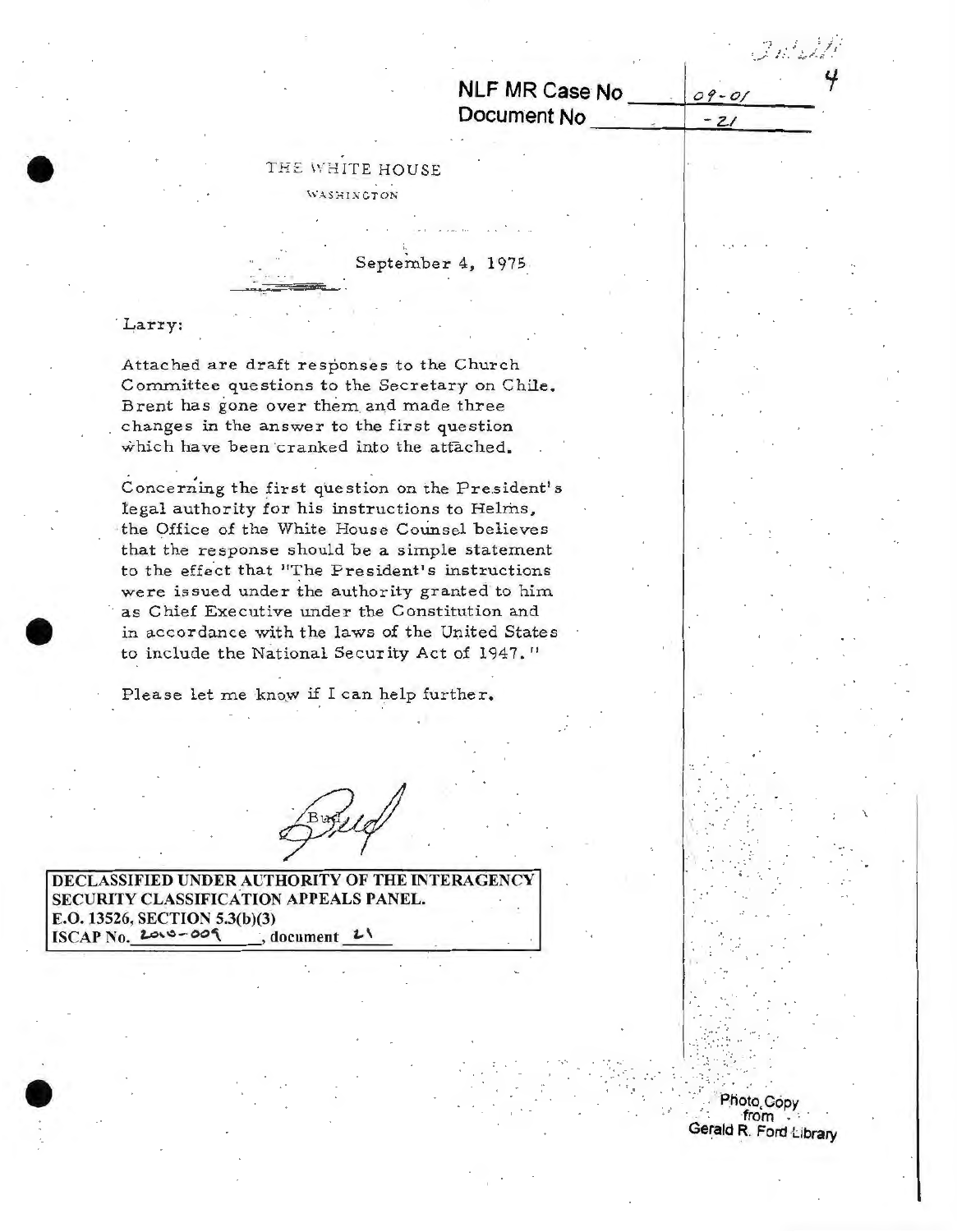What dangers are involved in mounting a major covert action but excluding from knowledge the Government's senior coordinating committee for covert action .-- the 40 Committee -- and a major source of advice on the course of foreign events -- the Department of State and the Ambassador?

The 40 Committee, with the full participation of all members. thoroughly deliberated the feasibility of organizing a military coup in Chile as a means of preventing Salvador Allende's accession to power, as well as specific U.S. activities which might contribute to such an outcome. The Committee undertook a study of the pros and cons, problems and prospects of organizing a coup following its meeting of September 8, 1970, and continued to evaluate this possibility and U.S. actions which might further it during September and October. Accordingly, it is misleading to label particular operations by elements of the community -- for example the so-called Track II activities -- as exclusive or circumventing the process. On September 15, 1970, the President made clear to Director Helms the depth of his personal concern and interest in preventing the installation of the Allende Government. He affirmed that he expected the CIA to explore every avenue that might facilitate that outcome, but without prejudging his ultimate decision on what course might eventually be approved.

This seems clearly to have been the intent of the President's guidance. This is further borne out by the President's subsequent

> Photo Copy from Gerald R. Ford Library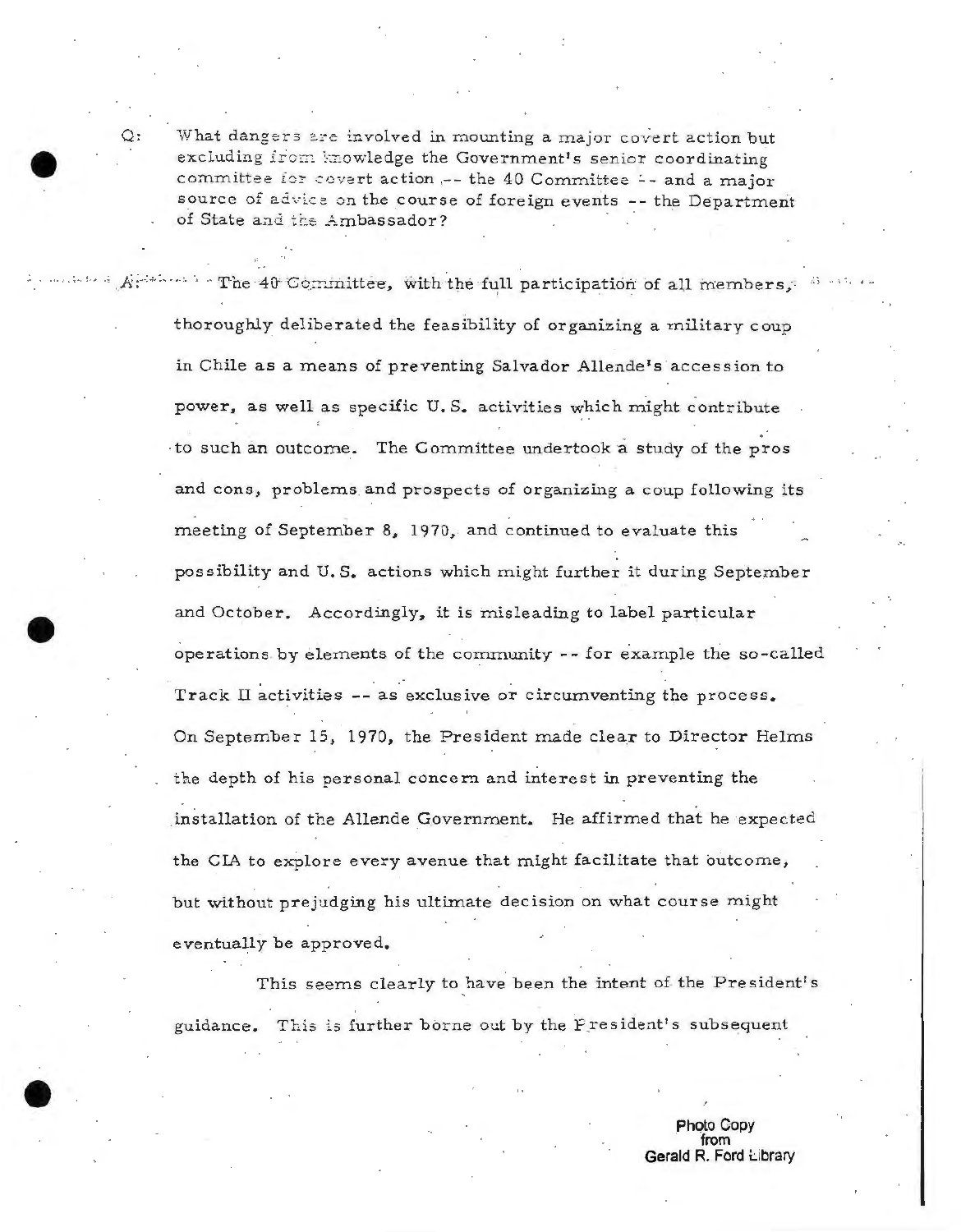decision to discontinue efforts to urge the Chilean military toward an attempted coup. In sum, the President's guidance and the CIA investigation of possibilities pursuant to it represent an extension of the activities of the 40 Committee and were not intended to be inconsistent with them.

It is my judgment that had the efforts of the CIA developed a realistic possibility of organizing a military coup, such a plan would have been weighed with all views taken into account. In fact, a realistic possibility was not developed and no approval for a coup plan was ever given.

**Photo Copy**<br>from<br>Gerald R. Ford Library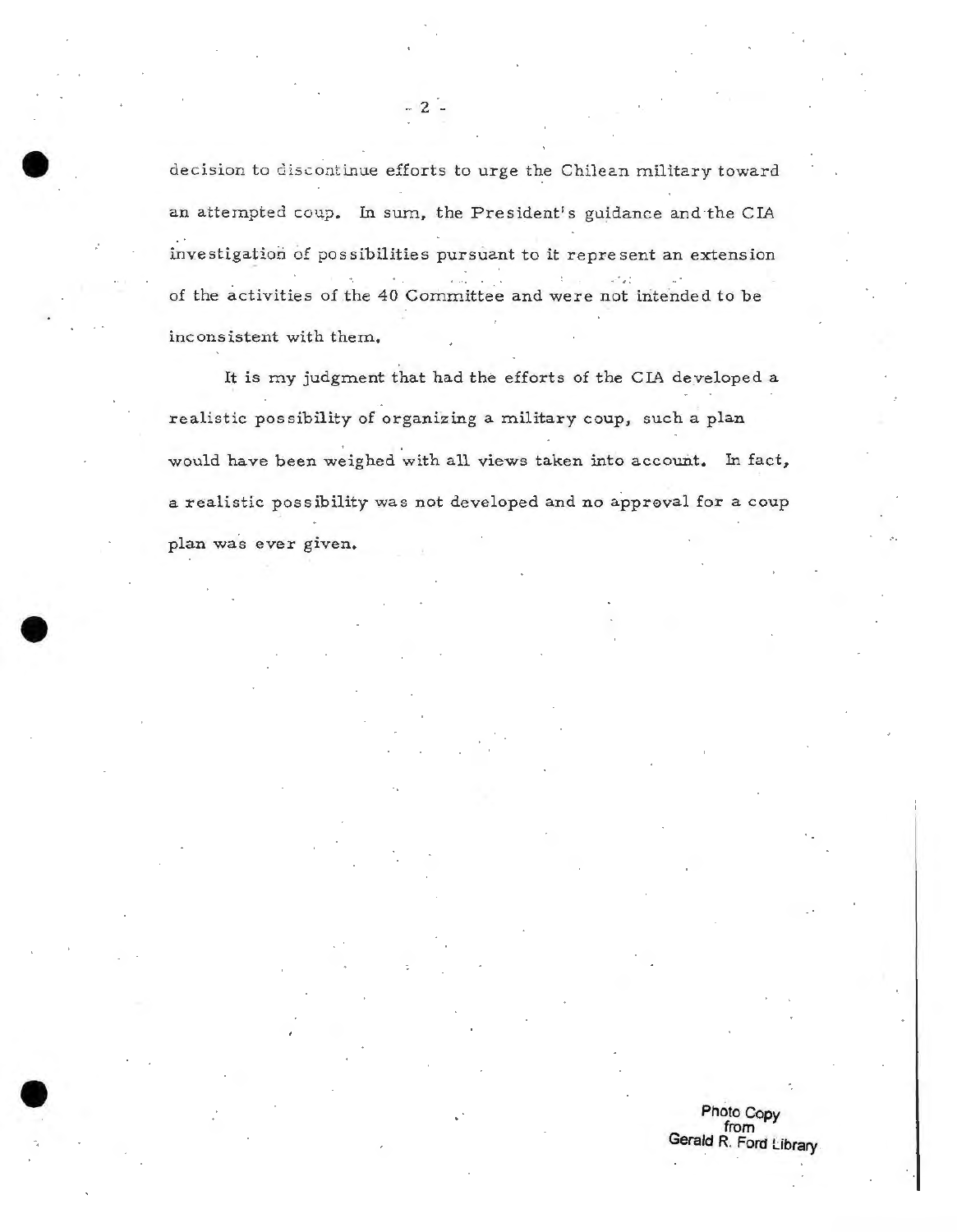Was Secretary of Defense Laird informed of TRACK II? Secretary of State Rogers? If not, why not?

I cannot confirm personally what information was known to Secretaries Rogers and Laird. Here again, the exploration of possibilities of organizing a military coup was well known to Defense and State representatives on the 40 Committee.

> Photo Copy Gerald R. Ford Library

 $Q:$ 

A: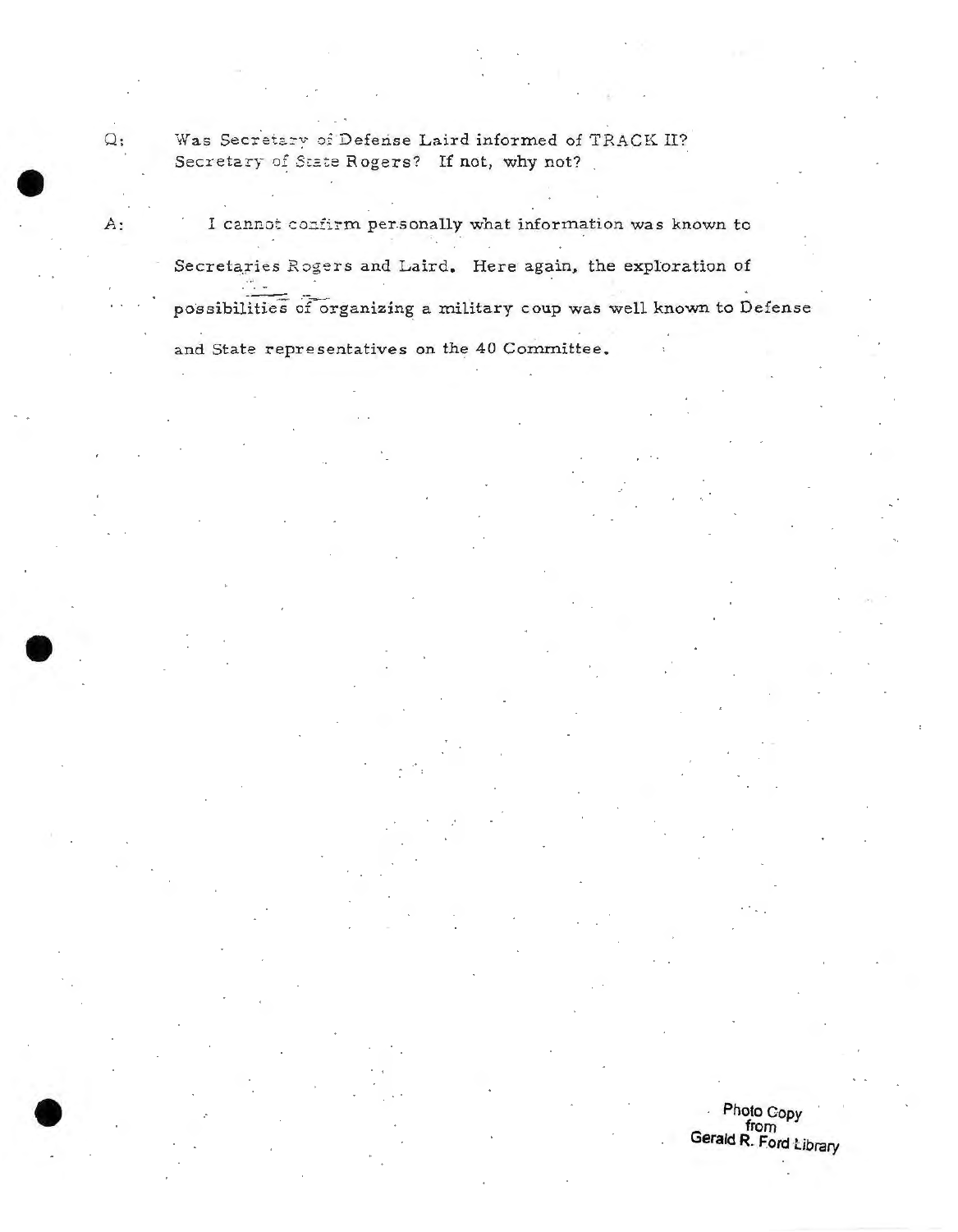How often did you see President Nixon on this matter?

 $\Omega$ :

 $A$ :

During the period in question I talked with the President on several occasions. I have no record of those conversations but I am confident that in view of the President's interest in the matter, he was kept informed.

> Photo Copy from<br>Gerald R. Ford Library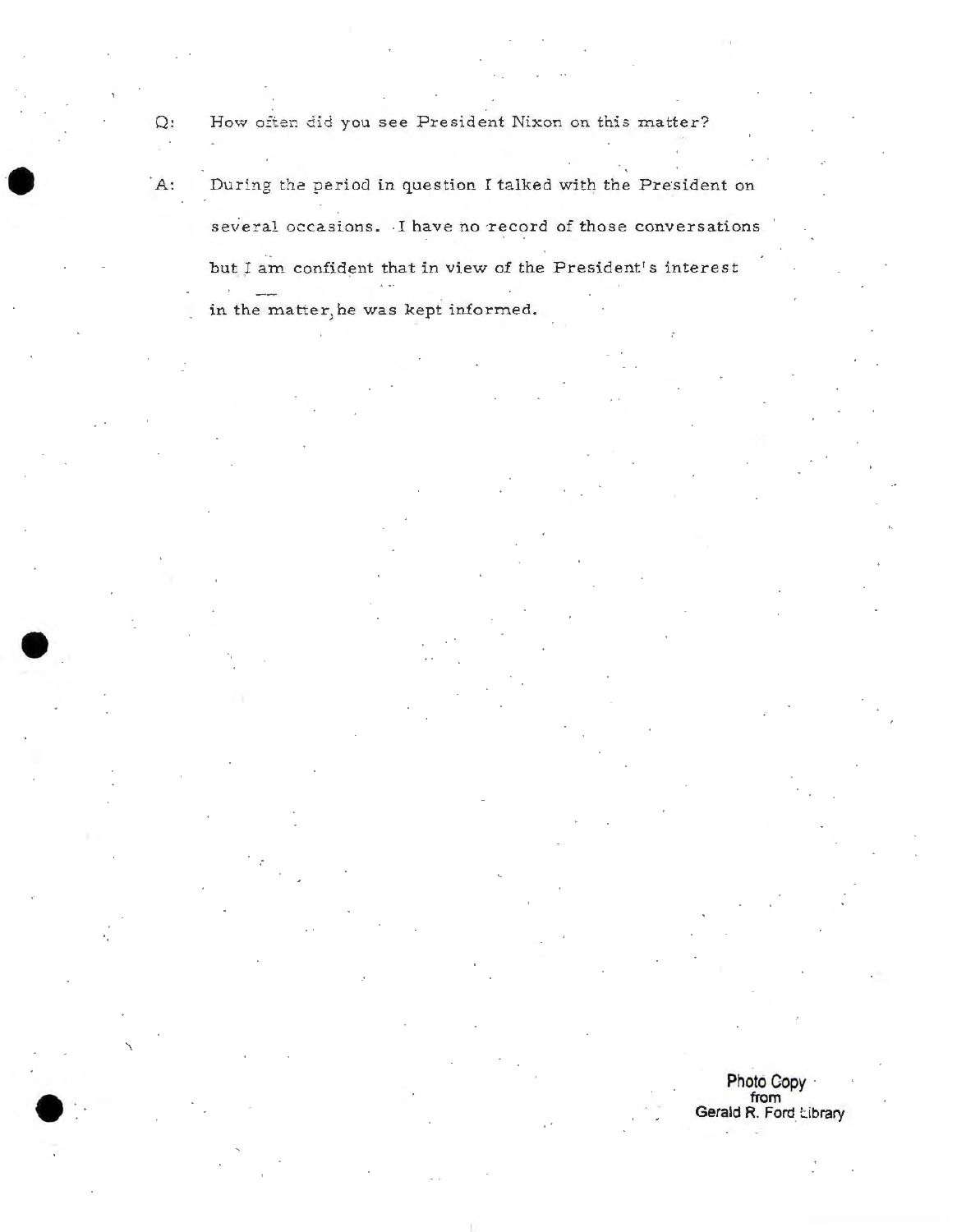Q: What decisions were made by President Nixon after the initial one?

A: As stated in the response to question 2, the President's guidance of September 15 did not prejudge his ultimate decision which was in fact to discontinue efforts to organize a coup.

> **Photo Oopy from** · **Gerald R. Ford Library**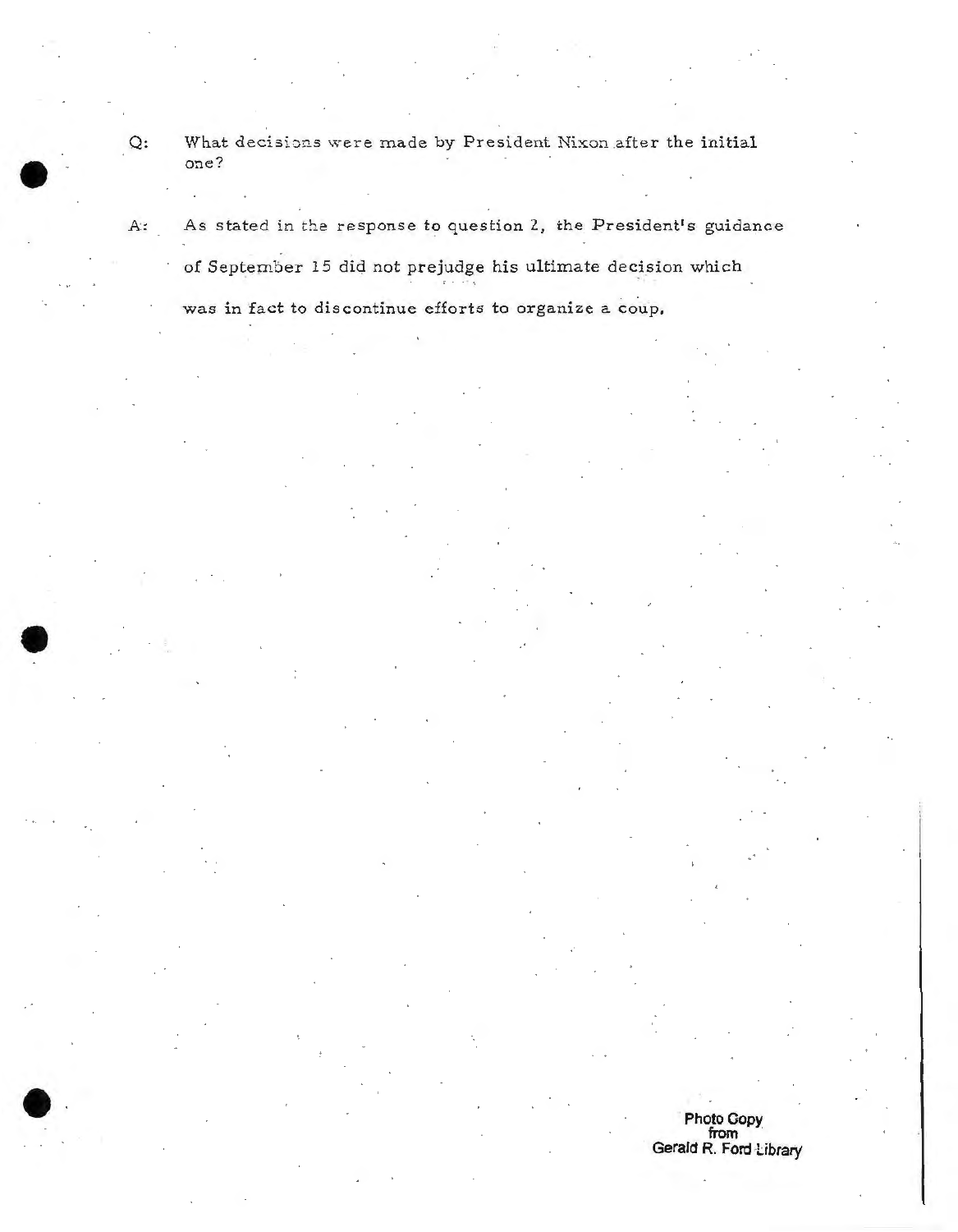What instructions did the President give you to pass on to CIA?

I have no recollection of receiving instructions from A:

the President other than those reflected in the

responses to questions 2 and 5.

 $\Omega$ :

Photo Copy from<br>Gerald R. Ford Library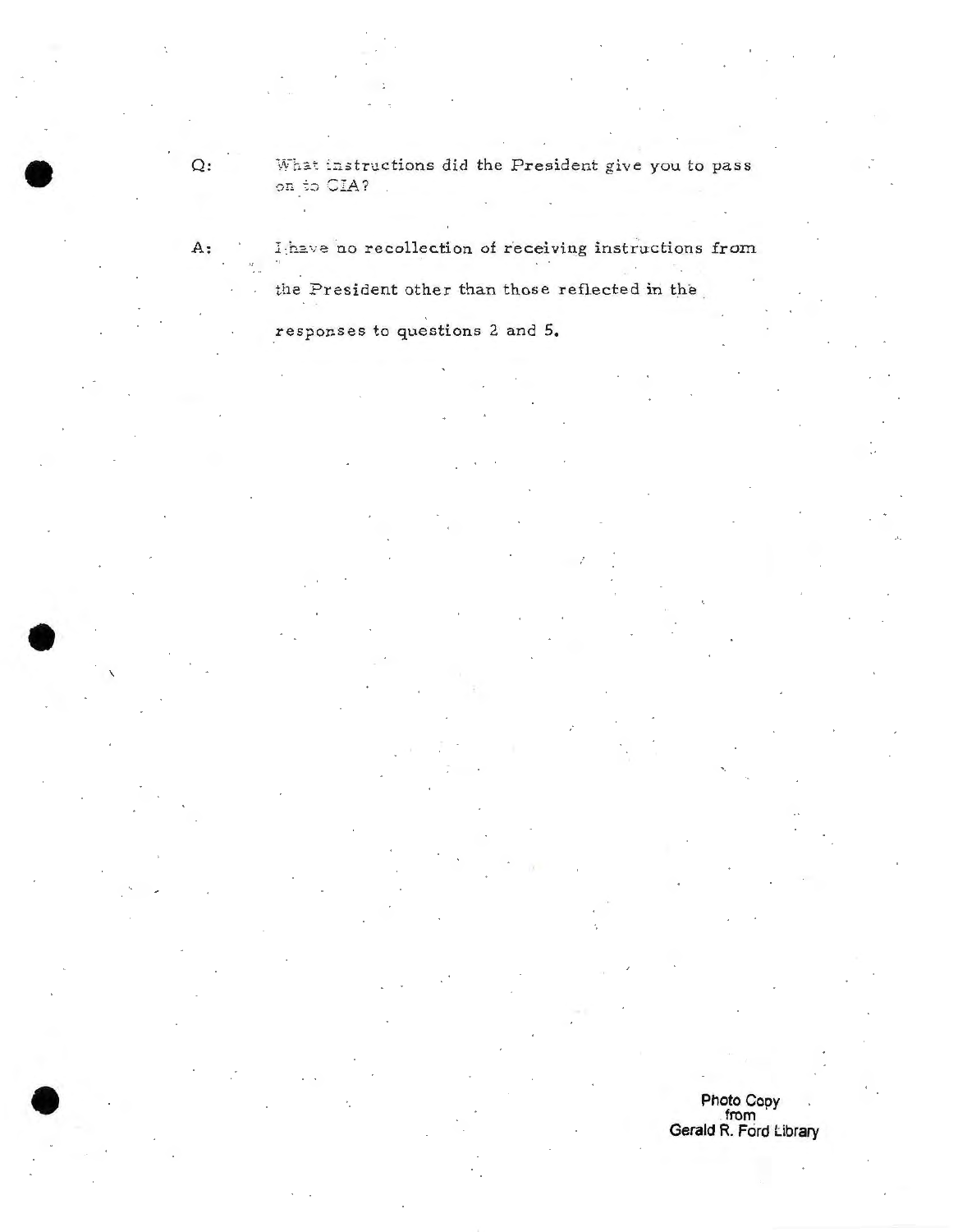## September 28, 1970 ...

Q: Lieutenant General<sup>1</sup>Philpott met with DDCI Cushman at CIA. Signed suggested message to be sent to Army Attache in Chile from General Bennett, Director of DIA. Said: "From this date I wish you to work closely with CAS chief... in contacting and advising the principle military figures who might play a decisive role in... (denying) the Presidency to Allende.". (Memorandum signed by Philpott)

Were you aware that the U.S. Army Attache was involved in TRACK II? Did you know of higher DIA involvement and authorization? Would such involvement have been a contravention of the order not to inform the Defense Department?

A: I have no personal recollection of the detailed role of individual representatives of the Defense Department. I

do not recall any proscription against informing the Defense

Department.

## **Photo Copy from** Gerald R. Ford Library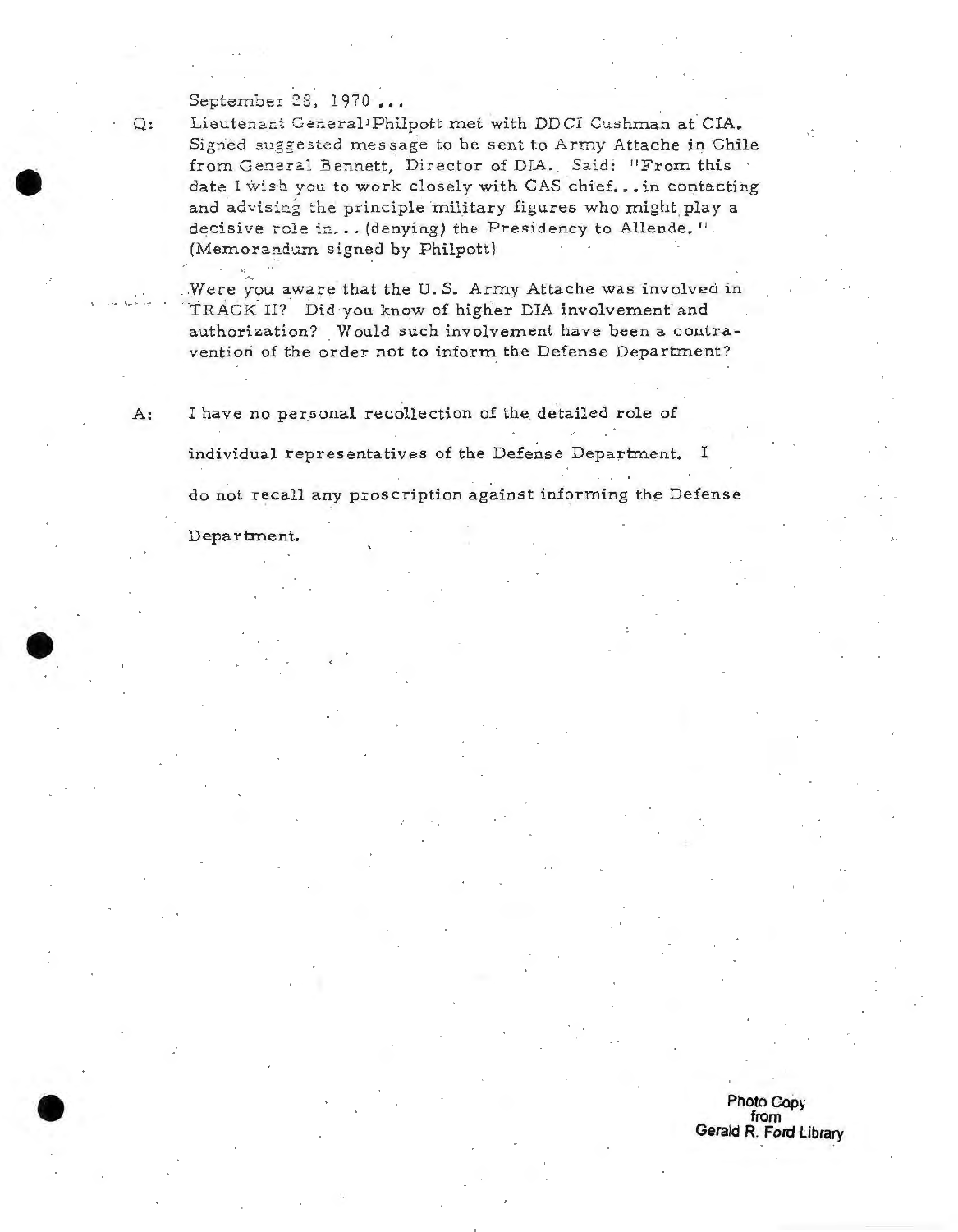$Q:$ September 30, 1975... Cable sent to Santiago. Station informed that following a review of Chief of Station discussions at Headquarters, Chilean military officers had been picked as key figures in military planning. Station instructed to make "priority effort... to contact and influence: ... General Valenzuela... and (Headquarters cable to Station, 30 September 1970, 449)

Were you informed that Headquarters had picked Chilean military officers "as key figures?"

A: No.

E.Q. 13526, section 3.3(b)(1)

Photo Copy from<br>Gerald R. Ford Library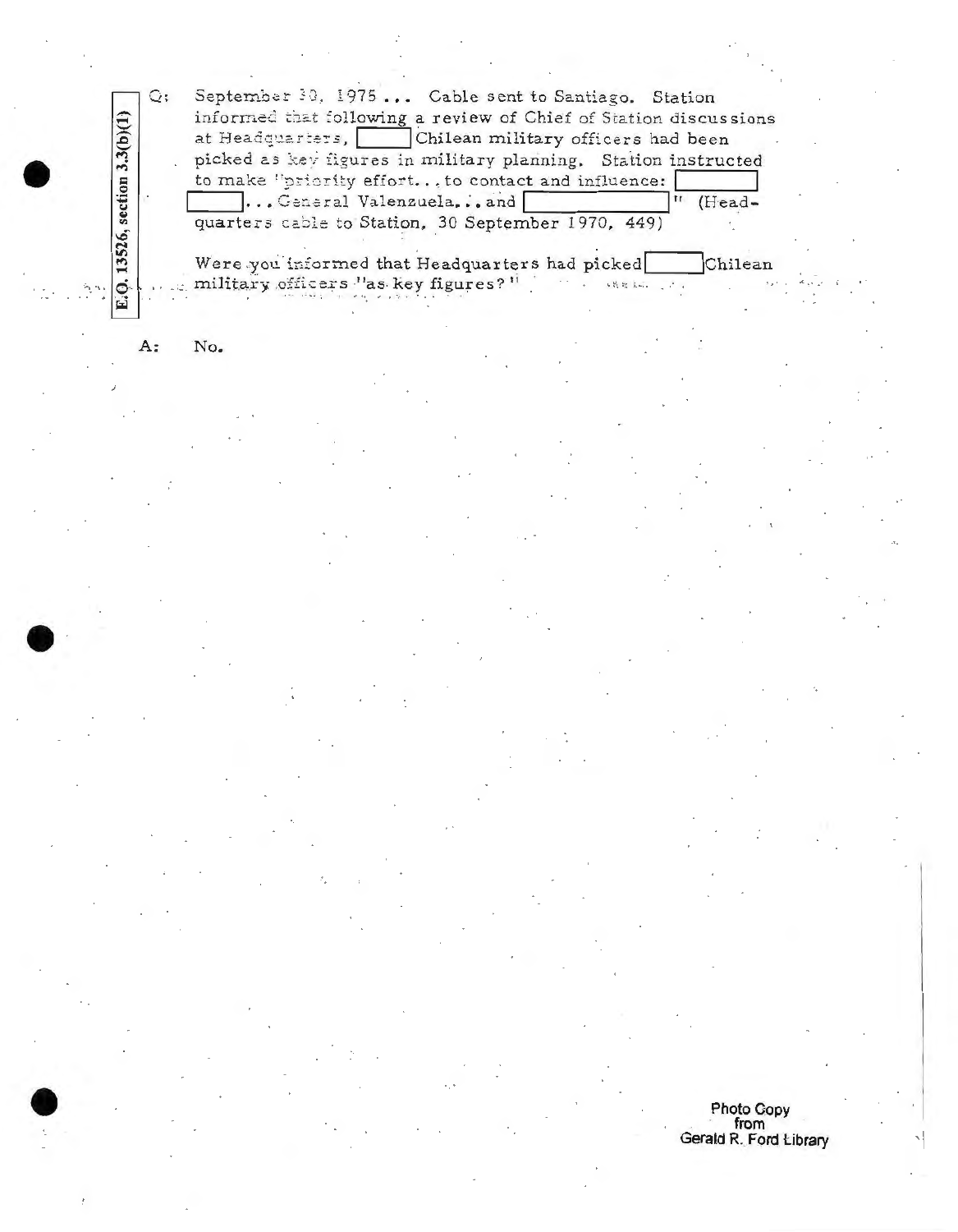Was there any written instruction from President Nixon to halt TRACK II? If so, please identify the document as to. date and to whom it was directed. If not, was there a verbal instruction to that effect from President Nixon? To whom was this verbal instruction communicated? Through what means or channel was such instruction communicated?

I have found no written record of the President's decision to discontinue efforts to organize a coup. I recall the President conveying this decision to me orally in October, 1970 although I cannot fix the precise date.

> Photo Copy from Gerald R. Ford Library

 $\mathsf{Q}$ :

А: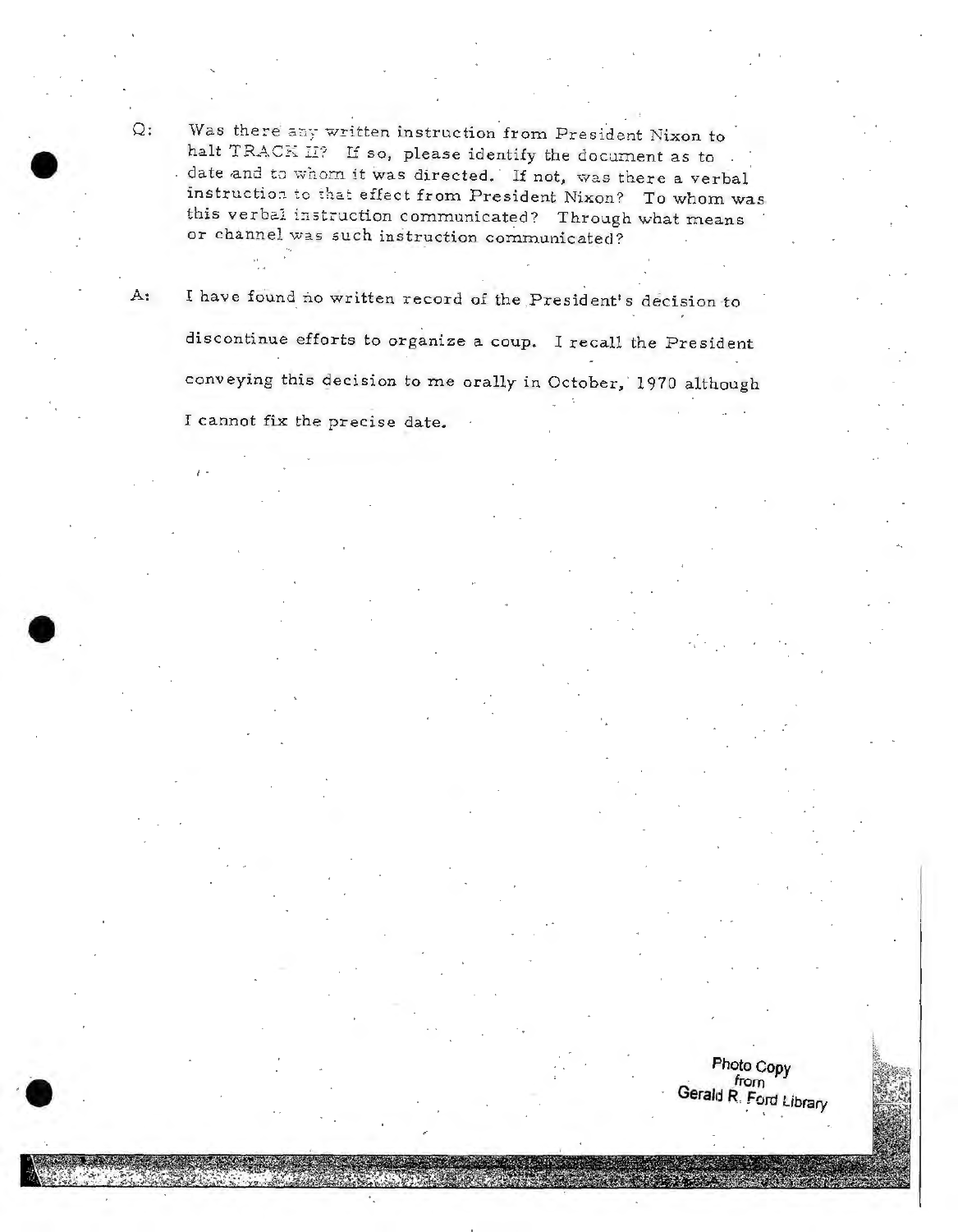Q: In your testimony before the Committee, you referred to meetings of the 40 Committee on September 8 and 14, 1970 at which time consideration was given to the possibility of a coup to prevent the accession to the Chilean presidency by Dr. Allende. Did anyone on the 40 Committee express opposition to U.S. support and/ or encouragement of such a coup? Who expressed such opposition?

A: The positions of the members of the 40 Committee were

 $\label{eq:1.1} \mathbb{E}\left[\left\| \rho\right\|_{\mathcal{H}}\right] \left\| \rho\right\|_{\mathcal{H}}\leq \mathbb{E}\left[\left\| \rho\right\|_{\mathcal{H}}\right]$ 

reflected in the minutes which have been provided separately.

Photo Copy<br>from Gerald R. Ford Library.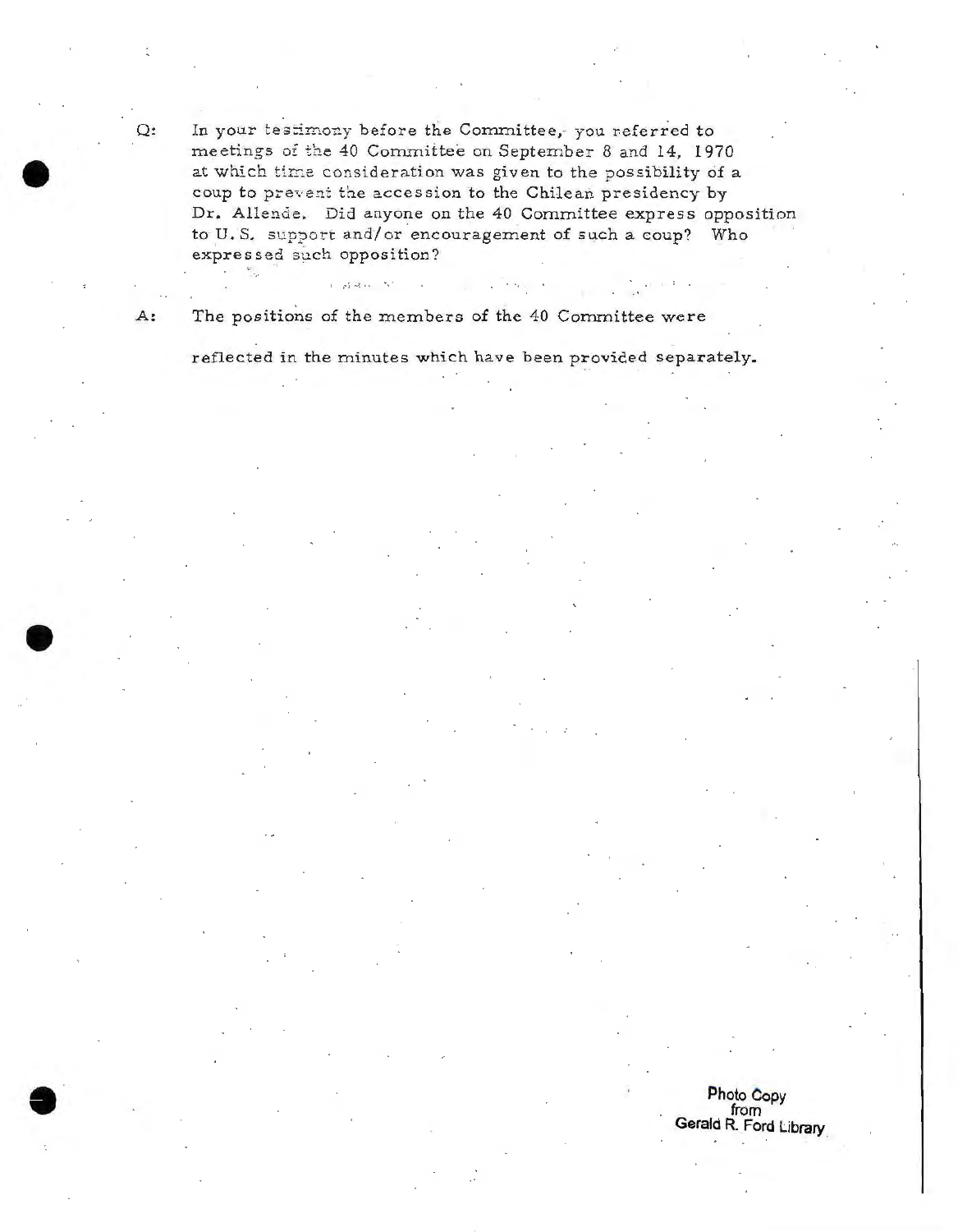October 7, 1970... Through CIA channels, the following message was sent to Ambassador Korry from Dr. Kissinger and Alexis Johnson: "I. . Highest levels here continue to be very concerned that, with October 24 rapidly approaching, anti-Allende forces in Chile do not seem to be coalescing around any effective action to block his election. We understand from your previous messages that military are entirely aware that if Allende is elected they can expect no further MAP or other support from us. If there is any doubt whatever in ... their mind in this regard, you should use the channels available to you to make this clear.... You have also previously been authorized to inform the military that if the effort to block. Allende from taking office is successful, the Chilean military will not be ostracized, but rather can continue to count on us for MAP support and maintenance of our close relationship. 2. In addition to the foregoing, you are now authorized to inform discreetly the Chilean military through the channels available to you that if a successful effort is made to block. Allende from taking office, we would reconsider the cuts we have thus far been forced to make in Chilean MAP and otherwise increase our presently programmed MAP for the Chilean Armed Forces. In addition to material chargeable to MAP, we also have in mind increased ship loans. If any steps the military should take should result in civil disorder, we would also be prepared promptly to deliver support and material that might be immediately required." (Headquarters to Station cable, 7 October 1970)

What other communications did you have with Ambassador Korry concerning his contacts with the Chilean military? Who authorized you to send this cable to Ambassador Korry? What response did you receive from Ambassador Korry in relation to this cable?

The communications flowing from 40 Committee deliberations

and Ambassador Korry's responses have been provided to the

Committee separately.

Photo Copy from Gerald R. Ford Library

 $A$ :

Q:

sya perandi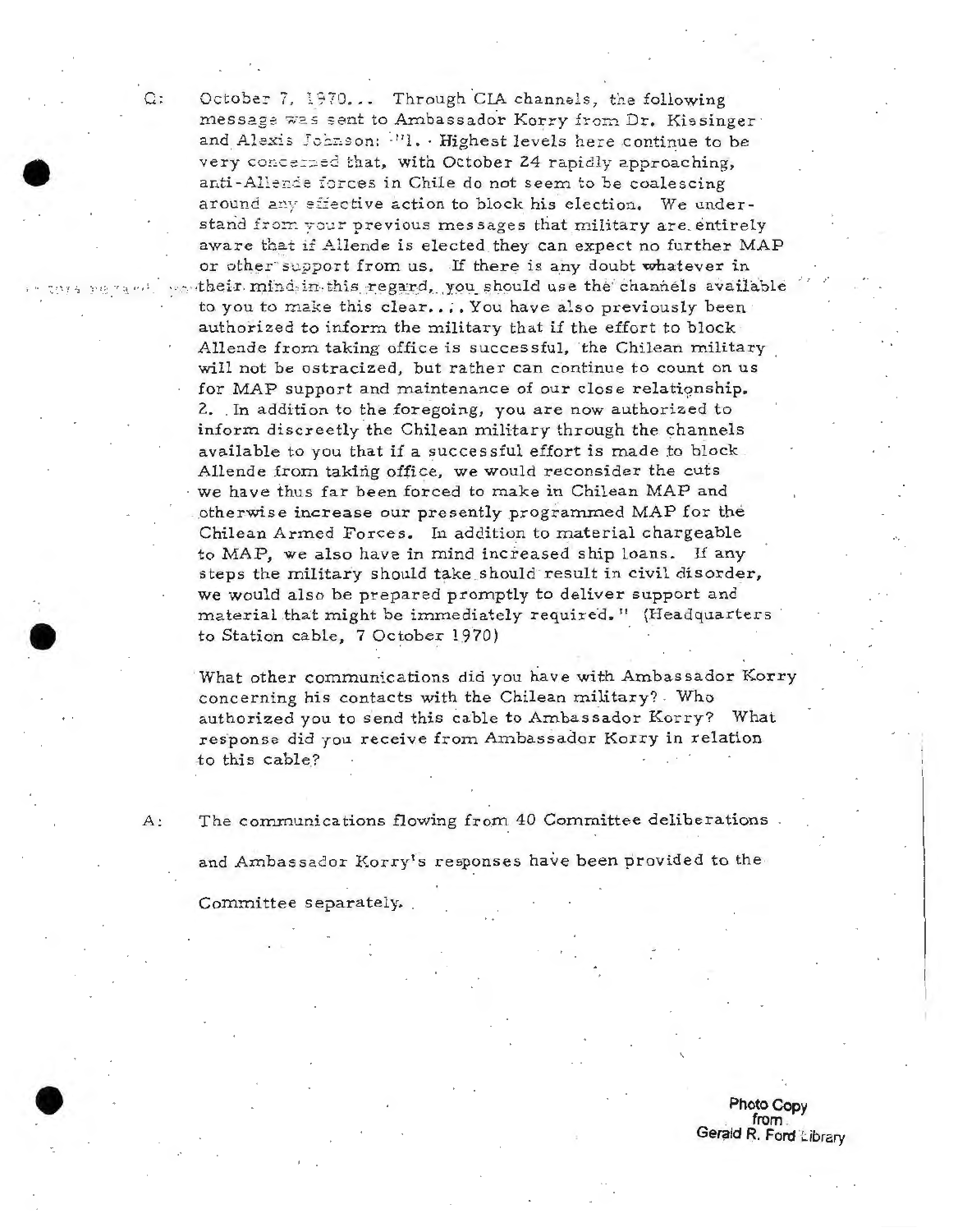Q: October 5, 1970... Santiago response to Headquarters request for "how and when" contact would be made with three generals. Station suggested that "for purposes of briefing higher authority you henceforth qualify ARMA (Army Attache) contacts as direct. " (Station to Headquarters cable, 5 October 1970, 446)

When were you informed that these contacts had been made?

A: I was not informed.

Photo Copy from from Gerald R. Ford Library . I